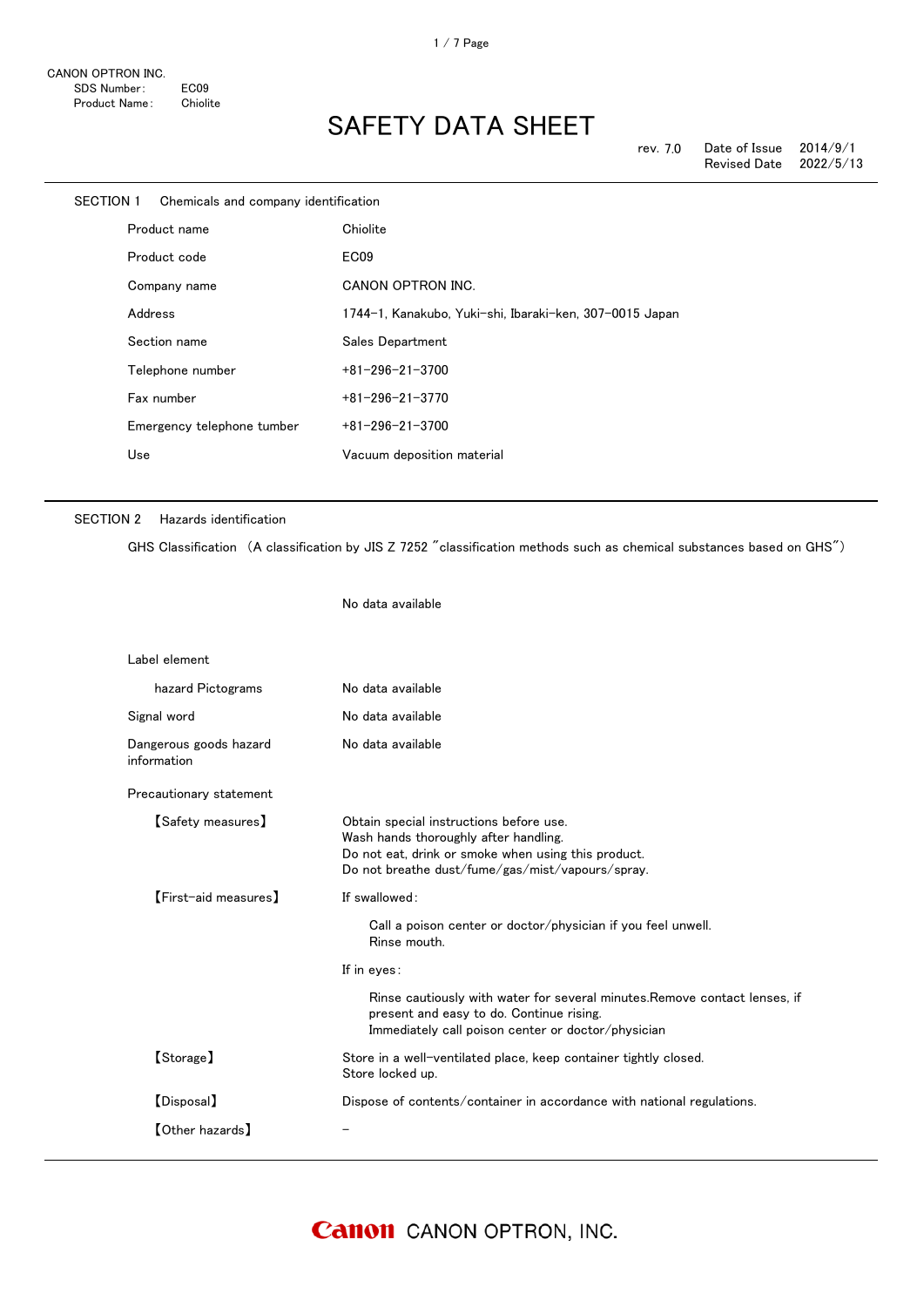| <b>SECTION 3</b><br>Composition/information on ingredients  |                                                                |                                                                                                                                                                                                                     |  |  |
|-------------------------------------------------------------|----------------------------------------------------------------|---------------------------------------------------------------------------------------------------------------------------------------------------------------------------------------------------------------------|--|--|
|                                                             | Substance/Mixture                                              | Substance                                                                                                                                                                                                           |  |  |
|                                                             | Chemical name                                                  | Chiolite                                                                                                                                                                                                            |  |  |
| Chemical formula<br>Concentration or concentration<br>range |                                                                | Chiolite (Na5AI3F14)                                                                                                                                                                                                |  |  |
|                                                             |                                                                | 99.9%                                                                                                                                                                                                               |  |  |
|                                                             | CAS No.                                                        | $1302 - 84 - 7$                                                                                                                                                                                                     |  |  |
|                                                             | <b>TSCA Inventry</b>                                           | Chiolite (Na5(Al3F14))                                                                                                                                                                                              |  |  |
|                                                             | <b>EINECS</b> number                                           | $215 - 112 - 7$                                                                                                                                                                                                     |  |  |
|                                                             | Radioactive information                                        | Radioactive substances are not used as the material. Therefore, there is no<br>reason that ionizing radiation would be generated.                                                                                   |  |  |
| <b>SECTION 4</b>                                            | First aid measures                                             |                                                                                                                                                                                                                     |  |  |
|                                                             | Inhalation                                                     | Remove person to fresh air and keep comfortable for breathing.<br>Get medical advice/attention if you feel unwell.                                                                                                  |  |  |
|                                                             | Skin contact                                                   | Take off immediately all contaminated clothing. Rinse affected areas with<br>water/shower.<br>IF ON SKIN: Wash with plenty of soap and water.<br>If skin irritation or rash occurs: : Get medical advice/attention. |  |  |
|                                                             | Eye contact                                                    | Rinse cautiously with water for several minutes. Remove contact lenses, if<br>present and easy to do. Continue rising.<br>If eye irritation persists: Get medical advice/attention.                                 |  |  |
|                                                             | Ingestion                                                      | Rinse mouth.<br>Get medical advice/attention.                                                                                                                                                                       |  |  |
|                                                             | Most important symptoms and<br>effects, both acute and delayed | No data available                                                                                                                                                                                                   |  |  |
|                                                             | Protection of first aiders                                     | Rescuers, wear suitable protective equipment as the situation demands.                                                                                                                                              |  |  |
|                                                             | Special precautions for physicians                             | No data available                                                                                                                                                                                                   |  |  |
| <b>SECTION 5</b>                                            | Firefighting measures                                          |                                                                                                                                                                                                                     |  |  |
|                                                             | Suitable extinguishing media                                   | This product itself is not flammable.                                                                                                                                                                               |  |  |
|                                                             | Unsuitable extinguishing media                                 | No data available                                                                                                                                                                                                   |  |  |
|                                                             | Specific hazards                                               | No data available                                                                                                                                                                                                   |  |  |
|                                                             | Specific extinguishing methods                                 | In the case of a fire in the periphery, the portable container is quickly moved to a<br>safe place.                                                                                                                 |  |  |
|                                                             | Special protective equipment for<br>firefighters               | Wear suitable protective equipment (gloves, glasses and a mask) in fire-fighting.                                                                                                                                   |  |  |

SECTION 6 Accidental release measures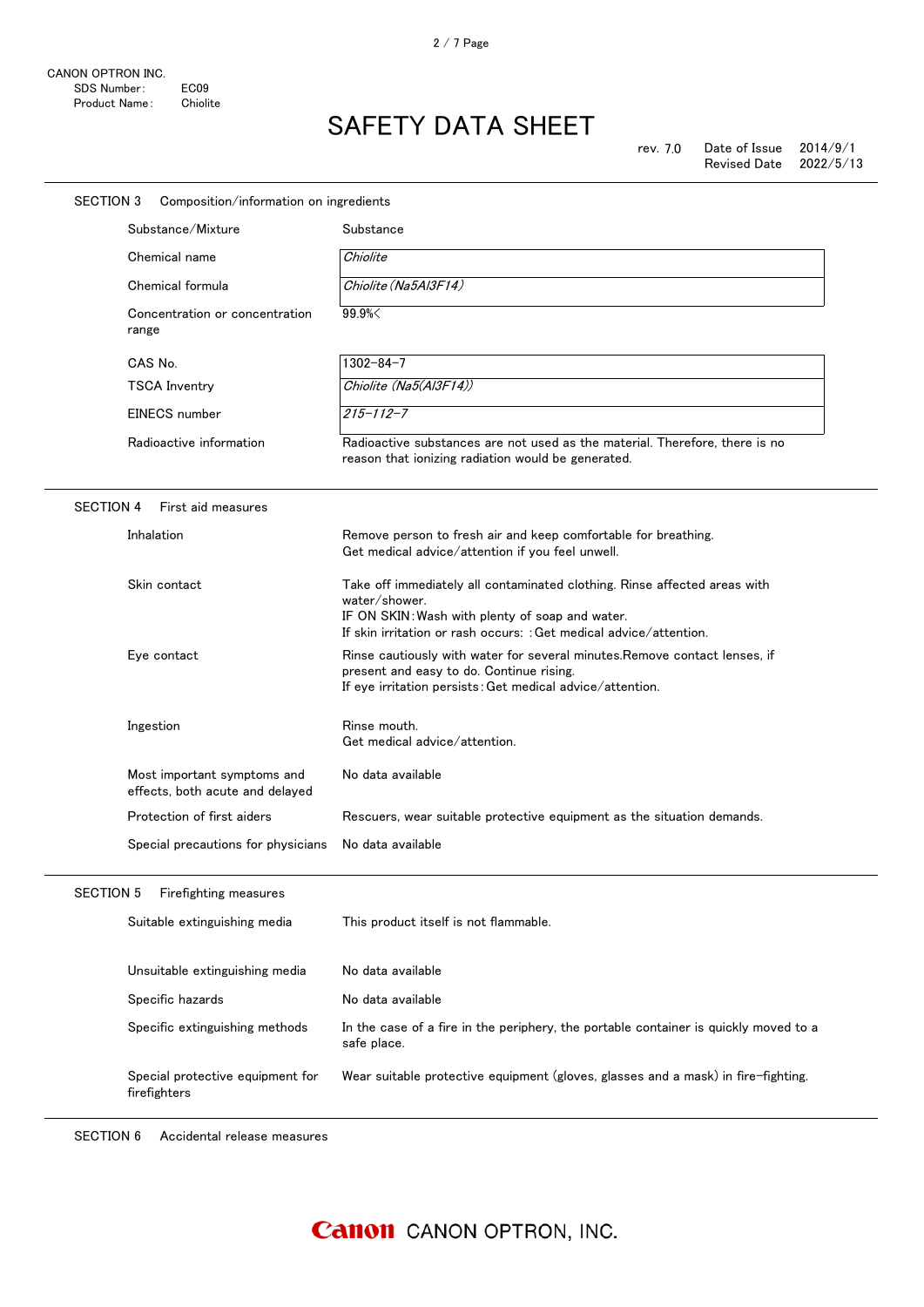|                  | Personal precautions, protective<br>equipment, and emergency<br>procedures | Protection equipment (specified as those in which the properties of the product<br>are suitable) worn during operation so that airborne droplets, etc., do not adhere<br>to the skin and dusts and gases are not absorbed. |
|------------------|----------------------------------------------------------------------------|----------------------------------------------------------------------------------------------------------------------------------------------------------------------------------------------------------------------------|
|                  | Environmental precautions                                                  | The leakage may not directly flow into rivers or sewage.                                                                                                                                                                   |
|                  | Methods and material for<br>containment and cleaning up                    | The leaked material is scooped up, or swept up and gathered to be recovered in a<br>paper bag or a drum.<br>After recovery, a small amount of the residue is absorbed in sediment, sawdust,<br>etc.                        |
|                  | Secondary disaster prevention<br>measures                                  | No data available                                                                                                                                                                                                          |
| <b>SECTION 7</b> | Handling and storage                                                       |                                                                                                                                                                                                                            |
|                  | Precautions for safe handling                                              |                                                                                                                                                                                                                            |
|                  | Technical measures                                                         | Take measures for equipment as described in "8. Exposure controls/personal<br>protection" and wear protective equipment.                                                                                                   |
|                  | Safety handling precautions                                                | Handling work must be practiced in a room where there is a local or total<br>ventilation facility.                                                                                                                         |
|                  | Avoidance of contact                                                       | Refer to "10. Stability and reactivity."                                                                                                                                                                                   |
|                  | Hygiene measures                                                           | Wash hands thoroughly after handling.<br>Do not eat, drink or smoke when using this product.                                                                                                                               |
|                  | Conditions for safe storage,<br>including any incompatibilities            |                                                                                                                                                                                                                            |
|                  | Safe storage conditions                                                    | Store in a well-ventilated place. Keep container tightly closed.                                                                                                                                                           |
|                  | Safety packaging material                                                  | No data available                                                                                                                                                                                                          |
|                  |                                                                            |                                                                                                                                                                                                                            |

SECTION 8 Exposure controls/personal protection

CANON OPTRON INC.

SDS Number: EC09 Product Name: Chiolite

#### Chiolite(Na5Al3F14)

| Permissible concentration                                                   |                                                                                       |  |
|-----------------------------------------------------------------------------|---------------------------------------------------------------------------------------|--|
| ACGIH                                                                       | No data available                                                                     |  |
| Appropriate engineering controls                                            | Use sealed devices, equipment, or a local exhaust ventilation as much as<br>possible. |  |
| Individual protection measures,<br>such as personal protective<br>equipment |                                                                                       |  |
| Respiratory protection                                                      | Dustproof mask                                                                        |  |
| Hand protection                                                             | Protective gloves                                                                     |  |
| Eye/face protection                                                         | Dust-proof glasses                                                                    |  |
| Skin protection                                                             | Protective clothing                                                                   |  |
|                                                                             |                                                                                       |  |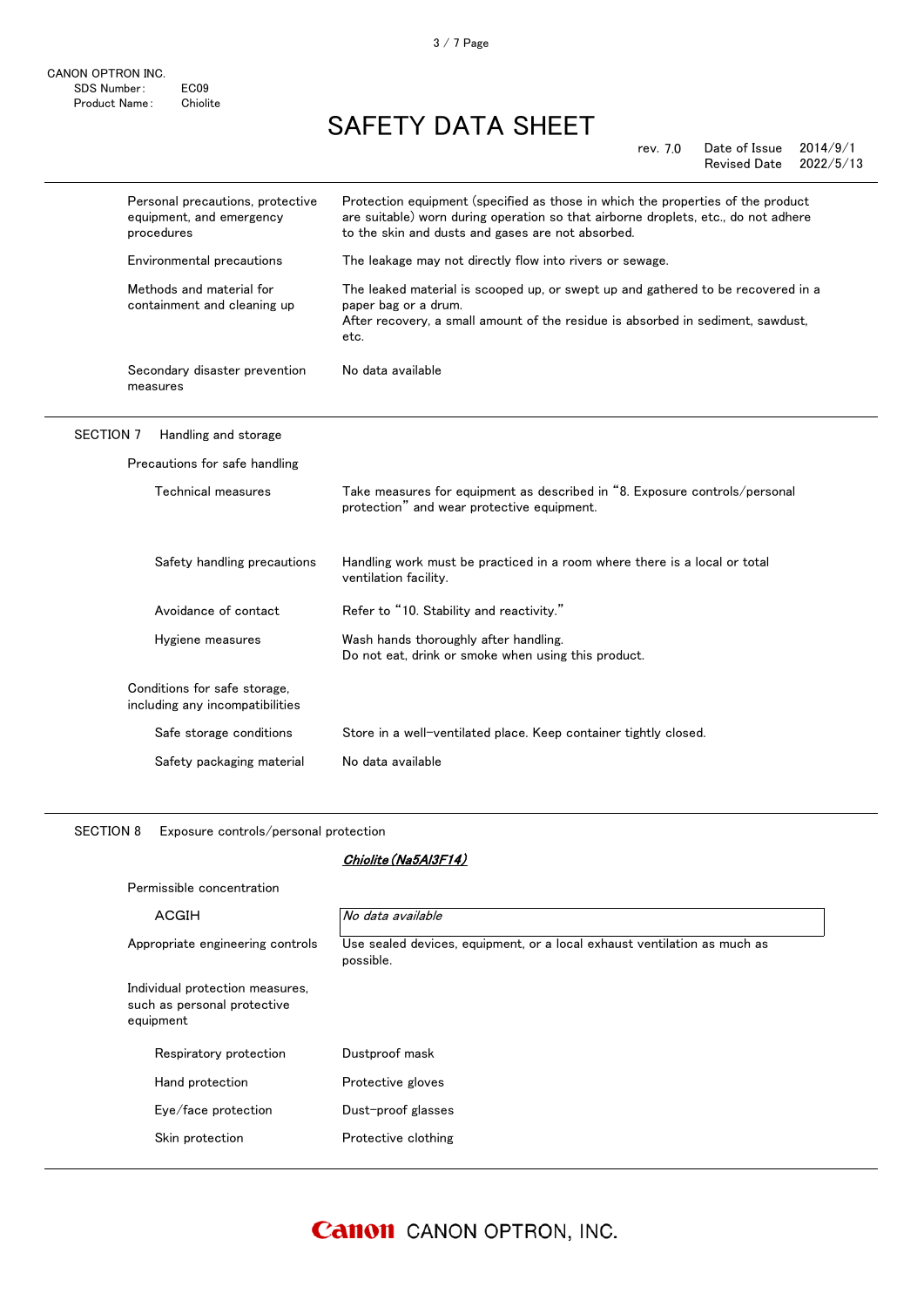| <b>SECTION 9</b><br>Physical and chemical properties        |                      |  |
|-------------------------------------------------------------|----------------------|--|
| Appearance                                                  |                      |  |
| Physical state                                              | Solid                |  |
| Form                                                        | Granular             |  |
| Colour                                                      | White                |  |
| Odour                                                       | None                 |  |
|                                                             |                      |  |
|                                                             | Chiolite (Na5AI3F14) |  |
| Melting point/freezing point                                | About 1000 °C        |  |
| Boiling point or initial boiling point<br>and boiling range | No data available    |  |
| Flammability                                                | No data available    |  |
| Upper/lower flammability or<br>explosive limits             | No data available    |  |
| Flash point                                                 | No data available    |  |
| Auto-ignition temperature                                   | No data available    |  |
| Decomposition temperature                                   | No data available    |  |
| pH                                                          | No data available    |  |
| Kinematic viscosity                                         | No data available    |  |
| Solubility                                                  |                      |  |
| Water                                                       | No data available    |  |
| Other solvents                                              | No data available    |  |
| Partition coefficient: n-<br>octanol/water                  | No data available    |  |
| Vapour pressure                                             | No data available    |  |
| Density and/or relative density                             | About 3.0            |  |
| (Density)                                                   |                      |  |
| Relative vapor density                                      | No data available    |  |
| Particle characteristics                                    | No data available    |  |
| Other information                                           | No data available    |  |
|                                                             |                      |  |

#### SECTION 10 Stability and reactivity

### Chiolite (Na5Al3F14)

| Reactivity                         | No data available                                       |
|------------------------------------|---------------------------------------------------------|
| Chemical stability                 | It is stable in storage conditions and normal handling. |
| Possibility of hazardous reactions | No data available                                       |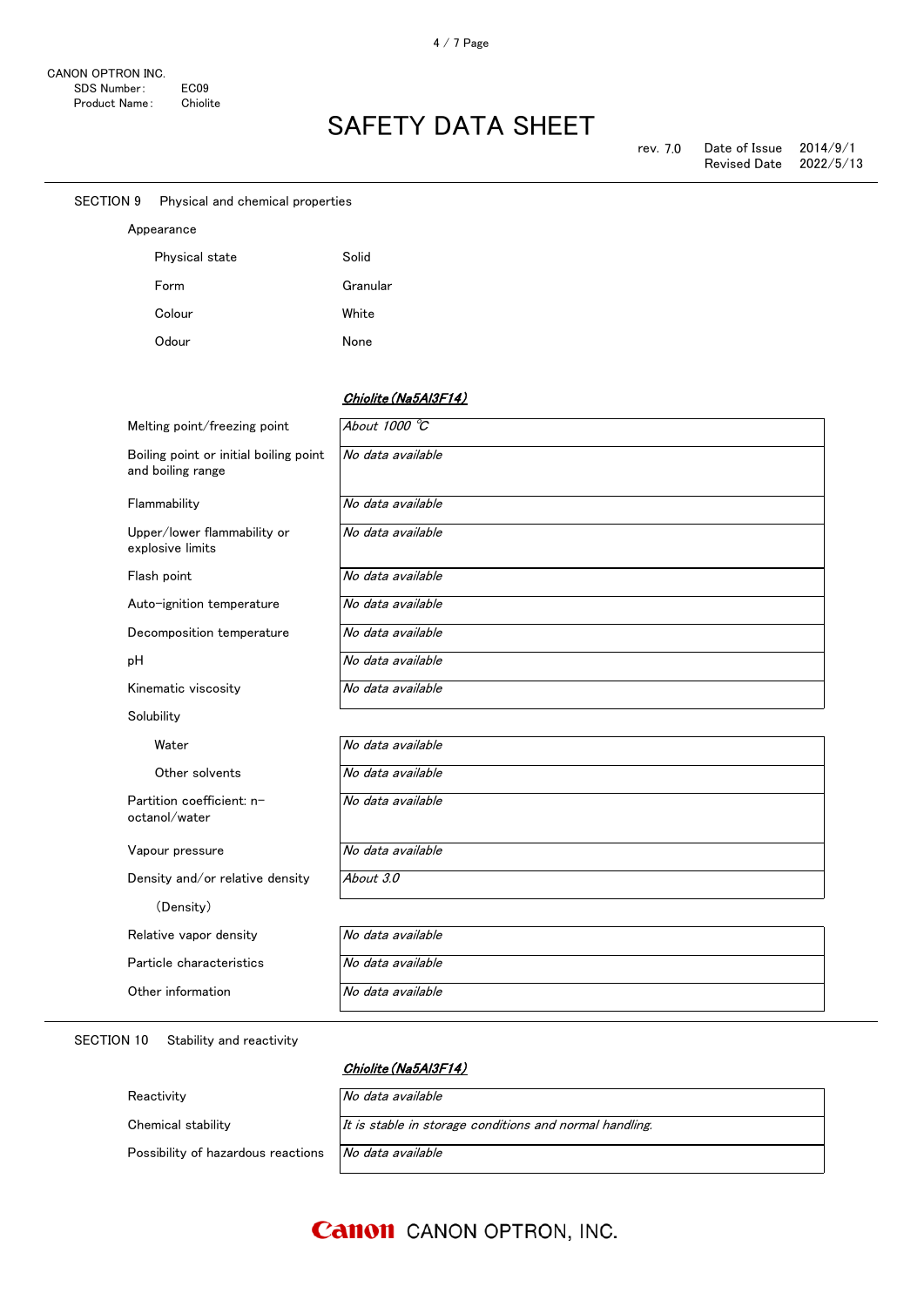rev. 7.0 Date of Issue 2014/9/1<br>Revised Date 2022/5/13 Revised Date

| Conditions to avoid                                       | High-temperature and humidity |
|-----------------------------------------------------------|-------------------------------|
| Incompatible materials                                    | No data available             |
| Hazardous decomposition products <i>No data available</i> |                               |

SECTION 11 Toxicological information

#### Chiolite(Na5Al3F14)

| Acute toxicity(oral)                                 | No data available                                          |
|------------------------------------------------------|------------------------------------------------------------|
| Acute toxicity(dermal)                               | No data available                                          |
| Acute toxicity (Inhalation: Gases)                   | Nose, throat, trachea is stimulated by inhalation of dust. |
| Acute toxicity (Inhalation:<br>Vapours)              | No data available                                          |
| Acute toxicity (Inhalation: Dusts<br>and mists)      | No data available                                          |
| Skin corrosion/irritation                            | No data available                                          |
| Serious eye damage/irritation                        | No data available                                          |
| Respiratory or skin sensitization                    | No data available                                          |
| Germ cell mutagenicity                               | No data available                                          |
| Carcinogenicity                                      | No data available                                          |
| Reproductive toxicity                                | No data available                                          |
| Specific target organ toxicity (single<br>exposure)  | No data available                                          |
| Specific target organ<br>toxicity(repeated exposure) | No data available                                          |
| Aspiration hazard                                    | No data available                                          |
| Other information                                    | No data available                                          |

### SECTION 12 Ecological information

### Chiolite(Na5Al3F14)

#### Toxicity

| Hazardous to the aquatic<br>environment Short-<br>term(acute)  | No data available |
|----------------------------------------------------------------|-------------------|
| Hazardous to the aquatic<br>environment Long-<br>term(chronic) | No data available |
| Persistence and degradablility                                 | No data available |

### **Canon** CANON OPTRON, INC.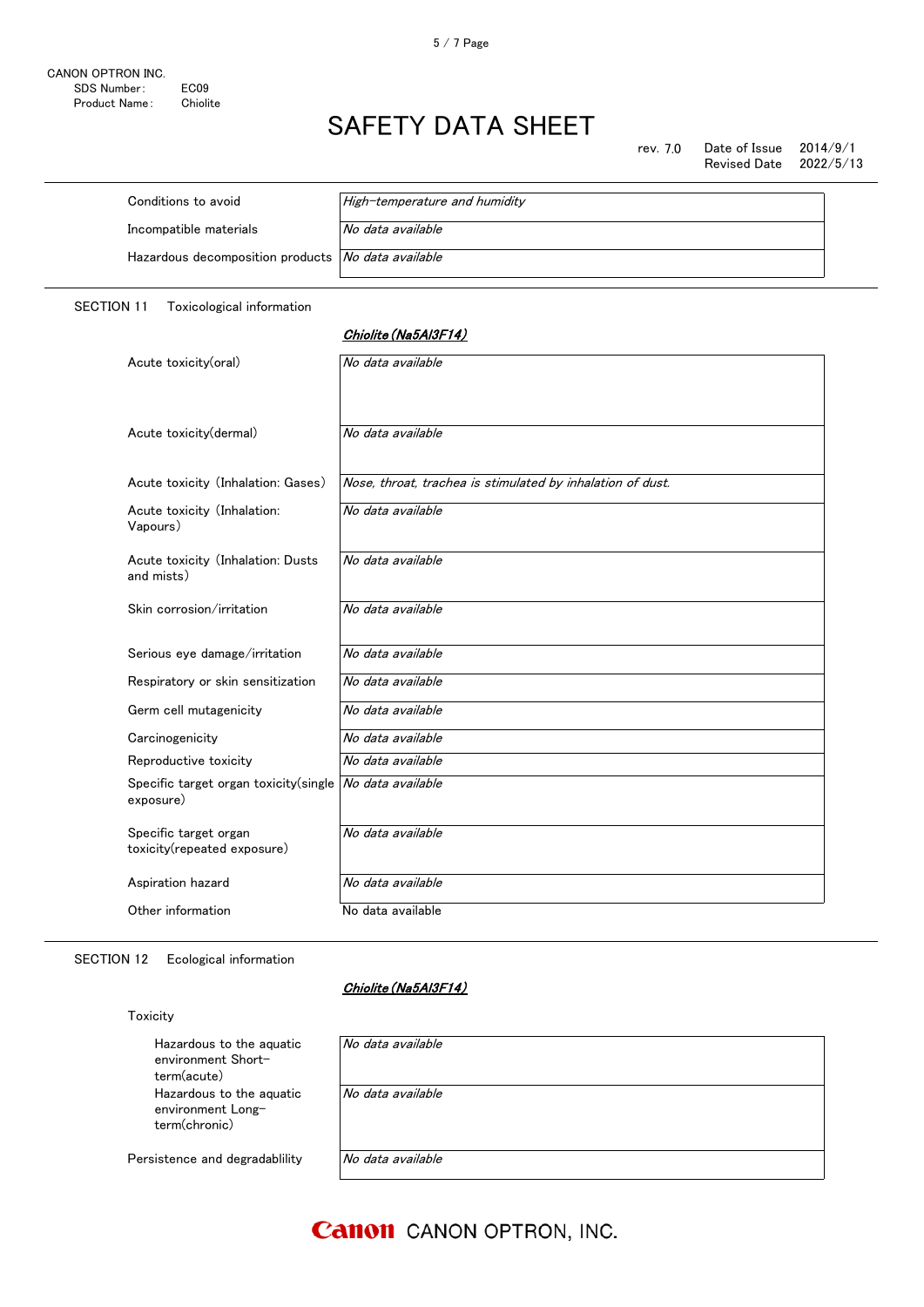rev. 7.0 Date of Issue 2014/9/1<br>Revised Date 2022/5/13 Revised Date

|            | Bioaccumulative potential | No data available                                                                                       |
|------------|---------------------------|---------------------------------------------------------------------------------------------------------|
|            | Mobility in soil          | No data available                                                                                       |
|            | Hazard to the ozone layer | No data available                                                                                       |
|            | Other adverse effects     | No data available                                                                                       |
| SECTION 13 | Disposal considerations   |                                                                                                         |
|            | Waste treatment methods   | Process is contracted to industrial waste disposers who received approval of a<br>prefectural governor. |
|            |                           |                                                                                                         |

#### SECTION 14 Transport information

#### Chiolite (Na5AI3F14)

|  | International regulation |
|--|--------------------------|
|  |                          |

| UN number                                                  | Not applicable    |
|------------------------------------------------------------|-------------------|
| UN proper shipping name                                    | Not applicable    |
| UN classification                                          | Not applicable    |
| Transport hazard class                                     | Not applicable    |
| Packing group                                              | Not applicable    |
| Hazardous to the aquatic<br>environment                    | No data available |
| Maritime transport in bulk<br>according to IMO instruments | No data available |
| Japanese lows and regulations                              | No data available |
| Special precautions for users                              | No data available |
|                                                            |                   |
| <b>Special Provisions</b>                                  | -                 |

SECTION 15 Regulatoly information(Japan)

### Chiolite(Na5Al3F14)

| Occupational Safety and Health<br>Law               | No data available |
|-----------------------------------------------------|-------------------|
| <b>PRTR Law</b>                                     | No data available |
| Poisonous and Deleterious<br>Substances control Law | No data available |
| Labor Standards Act                                 | No data available |
| Chemical substances control Law                     | No data available |

**Canon** CANON OPTRON, INC.